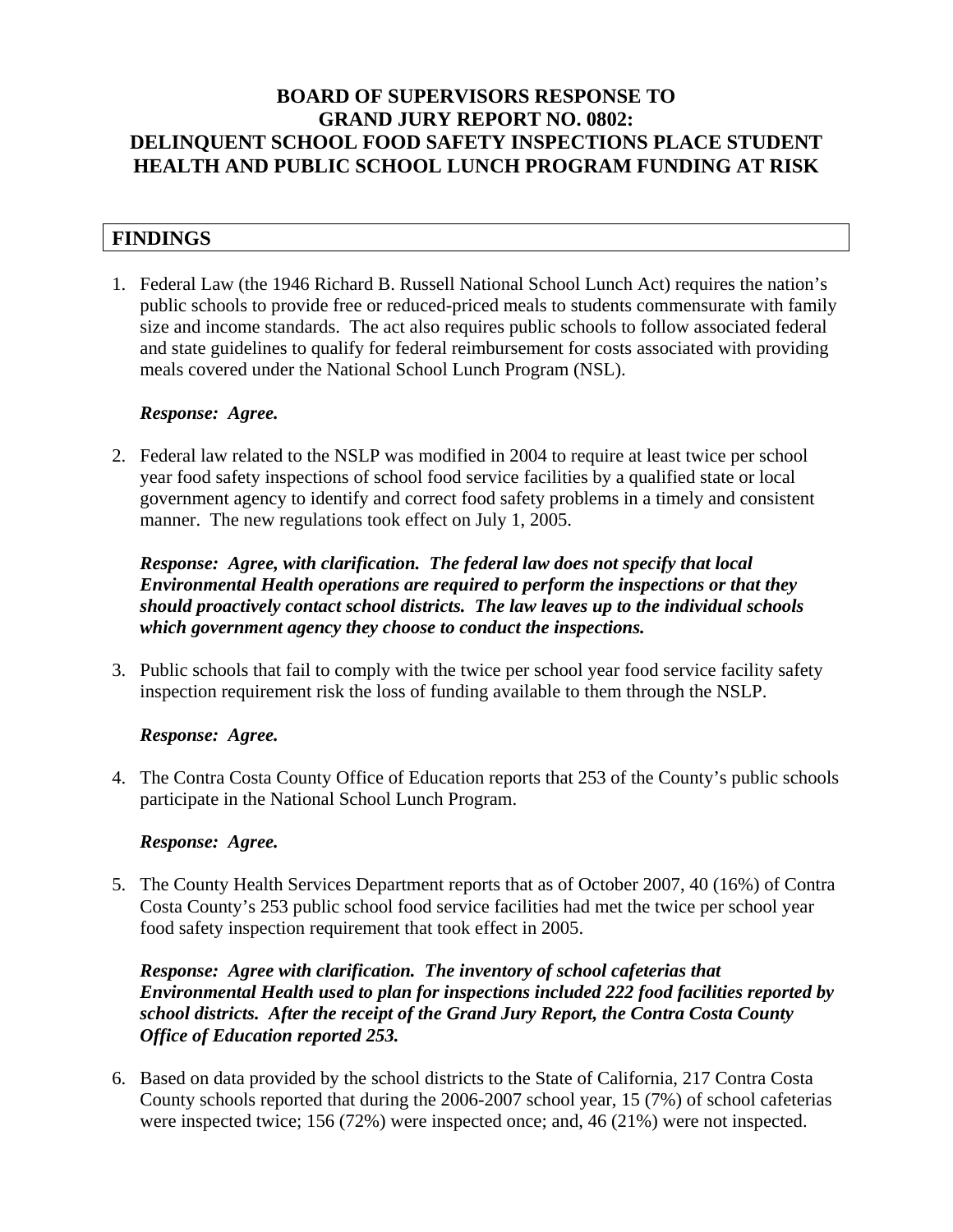*Response: Unable to respond. Environmental Health does not receive this information from the Contra Costa County school districts and therefore, does not know what information has been reported to the State of California. .Environmental Health has different numbers of school cafeterias, sites with multiple inspections, and sites not inspected.* 

7. The Environmental Health Division (EHD) is an enterprise division of the County Health Services Department (CHS). As such, it generates income from user fees sufficient to cover all of its operating expenses. It does not require or receive any county General Funds.

*Response: Partially disagree. The Environmental Health Division is not an "enterprise" division of the County Health Services Department since revenues and expenditures are not segregated into a separate fund with its own financial statements. However, the EHD is entirely funded by user fees without a County general fund allocation.* 

8. As an enterprise division, the EHD functions in a semi-autonomous fashion. It does not receive the same level of managerial oversight as other CHS divisions.

*Response: Disagree. As stated in the response to Finding #7 above, the Environmental Health Division is not an "enterprise division." The Environmental Health Director reports to and meets regularly with the Director of Health Services Department and discusses critical issues on a regular basis. The Director of Health Services oversees the budget of the Environmental Health Division, approves the Division Strategic Plan, important staffing matters, all pay and benefit recommendations, and the fee schedules proposed to the Contra Costa County Board of Supervisors.* 

9. The EHD is responsible for conducting food service safety inspections for restaurants, vehicle commissaries, community pools, spas, and school cafeterias.

*Response: Agree with clarification. Environmental Health has no responsibility for food service safety inspections for community pools and spas unless they also include food facilities that require permits.* 

10. The EHD and CHS report that they were not aware until the fall of 2007 of the federal requirement that public schools participating in the National School Lunch Program are required to have twice per school year safety inspections of their food service facilities.

### *Response: Disagree. EHD was aware prior to the fall of 2007 that schools were required to have two inspections per year, however the regulations specify that the inspections can be performed either by the state or by a local government agency.*

11. The EHD and CHS report that they were not aware until the fall of 2007 that public schools that fail to comply with the federal inspection requirement risk losing their eligibility to participate in the National School Lunch Program.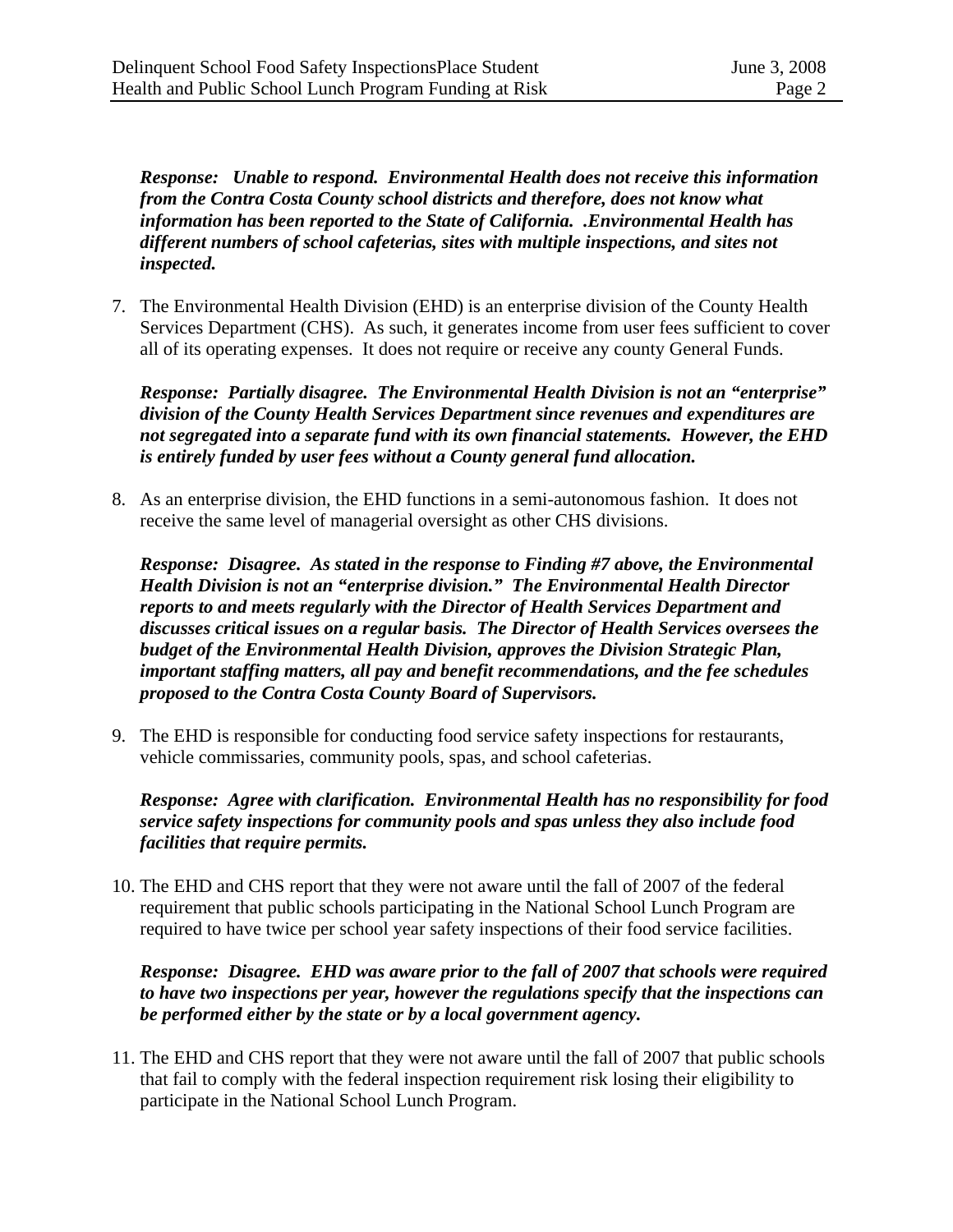### *Response: Agree.*

12. The EHD and CHS report that they were not aware that a significant number of Contra Costa County public schools are not in compliance with the twice per school year safety inspection requirement.

### *Response: Agree with clarification. Environmental Health was not aware that any schools were out of compliance with the National School Lunch Program requirements because schools have the option of using a state agency to meet those requirements.*

13. The CHS has assigned a higher priority to the inspection of healthcare facilities and commercial food service locations (e.g., hospitals and restaurants) where it believes health problems are more likely to occur. CHS has not identified public school food service facilities as a significant problem area, based on the lack of reported cases of illness resulting from unsafe foods at public schools.

#### *Response: Agree.*

14. The EHD reports that its goal is to conduct twice per school year food safety inspections at all public school food service facilities in Contra Costa County.

### *Response: Partially agree. Environmental Health would like to inspect each school cafeteria in Contra Costa County twice each school year (if requested by the school) and is pursuing options for funding.*

15. In a letter to the Walnut Creek School District dated February 22, 2006, the Environmental Health Division stated, *"For the foreseeable future staffing shortages will prevent our agency from modifying our current goal of conducting at least one inspection."*

#### *Response: Agree.*

*16.* In a letter to the Mt. Diablo Unified School District dated August 23, 2007, the EHD response to the request for two inspections stated, *"Staffing shortages have prevented Contra Costa Environmental Health from inspecting school kitchens more than once per year. At current staffing levels the goal of Environmental Health is to inspect every retail food facility, including school kitchens, at least once per year, even at the cost of significant overtime expenditures. We believe we will achieve this goal in 2007."* 

#### *Response: Agree.*

17. The EHD reports that public schools receive food safety inspections at least once annually based on a pre-determined schedule.

*Response: Disagree. Although it has been the objective of Environmental Health to inspect each school cafeteria in the inventory of known food facilities once a year, some*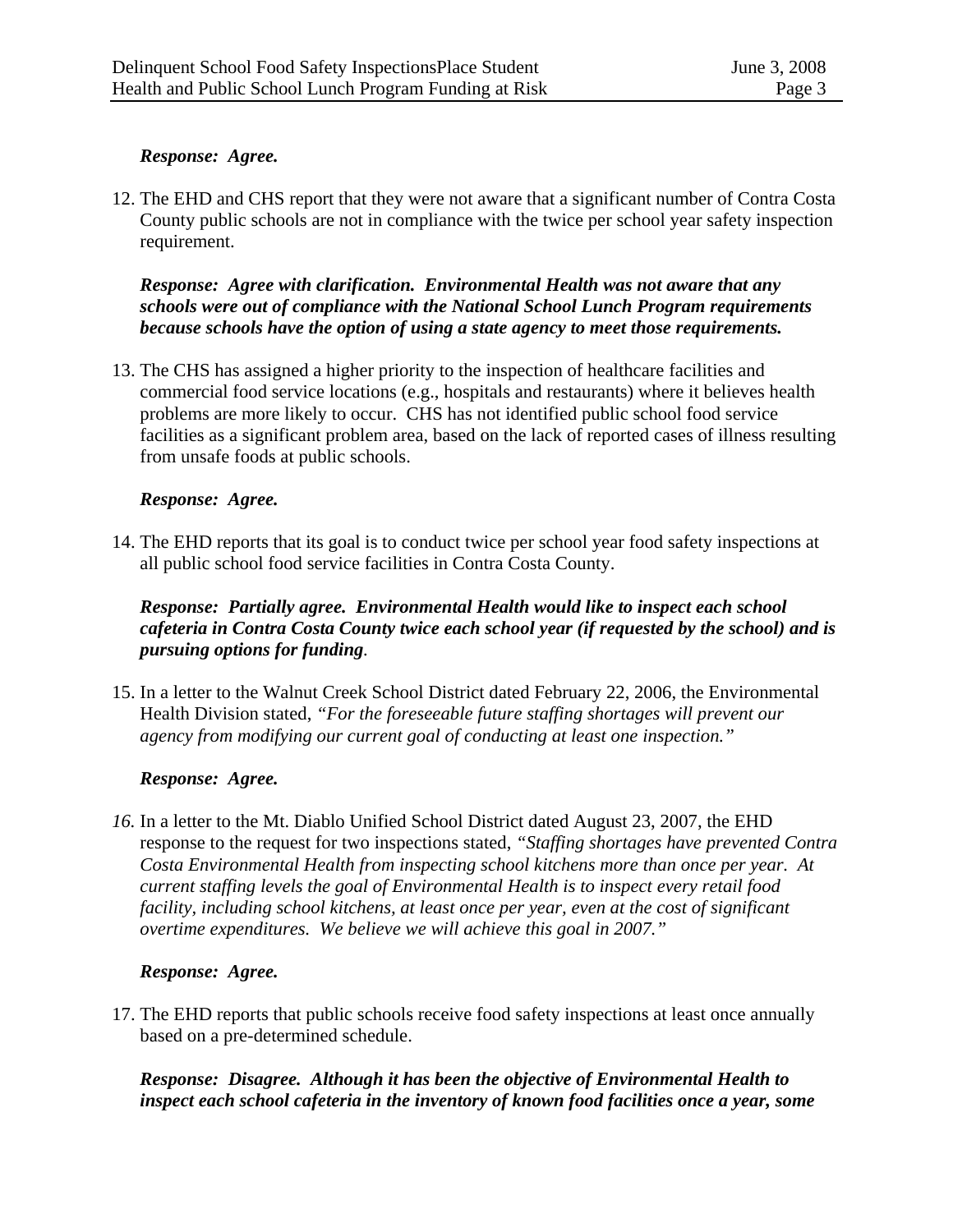# *cafeterias were not inspected every school year due to staff shortages. Inspections are unannounced, not scheduled.*

18. Public schools believe they are required to ask the EHD to conduct the required twice per school year food safety inspections.

### *Response: Unable to respond. Although this may be true, Environmental Health has no knowledge of what "public schools believe."*

19. Public schools attribute their failure to comply with the requirement to secure two food safety inspections per school year to reports by the EHD of a shortage of inspectors.

*Response: Unable to respond. Although this may be true, Environmental Health has no knowledge of how "public schools attribute their failure to comply …"* 

20. During an August 2007 interview, the EHD stated that the 23 inspectors currently budgeted are adequate to complete their mission; and, that the division had not requested approval from the Contra Costa County Board of Supervisors (BOS) for additional inspectors.

*Response: Disagree. During the August 2007 interview, Environmental Health staff stated that the 23 inspector positions then budgeted were considered to be adequate to cover inspections at permitted food facilities on the inventor. Only 18 of the 23 budgeted positions were actually filled at that time. EHS has experienced staffing shortages because of the difficulty in recruiting inspectors in the local labor market. In fact, the number of food facilities on the Environmental Health inventory has now increased, the number of employed inspectors is now 21, and Environmental Health is actively recruiting to fill the vacancies. Environmental Health has also requested two more inspector positions to help cover the increase in the number of permitted food facilities. These are dynamic, not static parameters.* 

21. During a December 2007 interview, the CHS reported that staff shortages were being addressed. It was also reported that the EHD was working to fill a single food inspector position vacancy. Once they are fully staffed (23 inspectors), EHD will evaluate whether it has an adequate number of inspectors to conduct twice per school year public school food safety inspections, in addition to all required commercial food inspections.

#### *Response: Agree.*

22. In 2007, the EHD conducted more than 8,600 food safety inspections. With the exception of public schools, the EHD charges for inspections using a tiered fee schedule, i.e., based on the size of the facility, the service(s) provided, etc. Fees range from \$74 for a single commercial food cart to over \$900 for a large restaurant.

# *Response: Partially agree. Environmental Health also exempts from fees a few other permit holders who claim exemptions allowed in state law and county ordinance codes*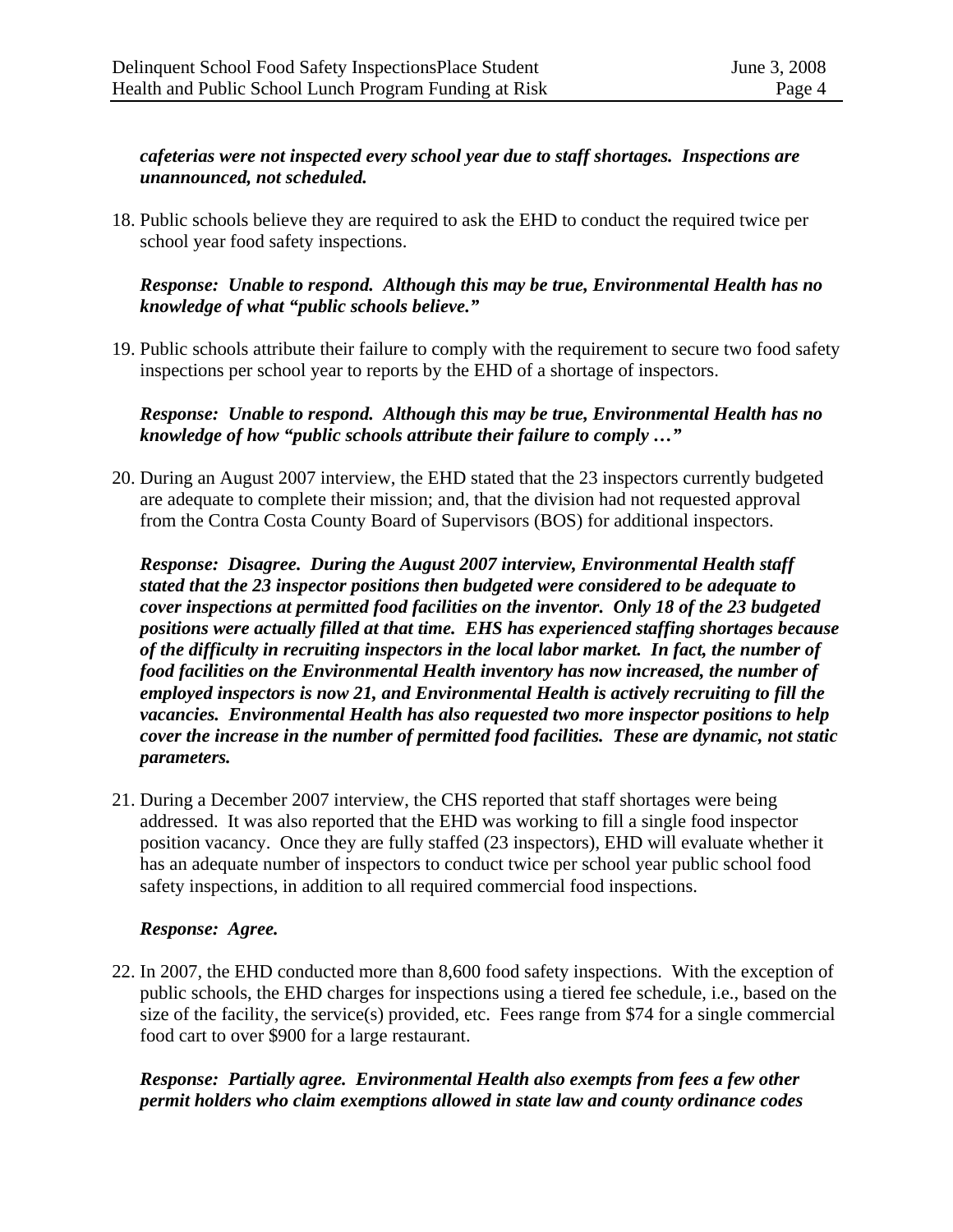# *(i.e., veterans, those who are legally blind and non-profit organizations for temporary food events).*

23. Section 6103 of the California Government Code prohibits the EHD from charging public schools fees for inspecting school food facilities. While the EHD does not charge fees for public school food safety inspections, it reports that it is not aware of the basis for not doing so.

# *Response: Partially disagree. Environmental Health is pursuing with County Counsel the option of charging fees.*

24. The CHS advises that there are no funding restrictions that would prevent EHD from hiring more staff, provided the BOS approves fee increases sufficient to cover the cost of hiring additional inspectors.

*Response: Agree with clarification. The Board of Supervisors would need to approve an increase in revenue and expenditure authority and authorized positions in addition to any fee increases. Competition for Environmental Health Specialists among the Bay Area counties is very keen and it is difficult to find available candidates.* 

25. The BOS approves the annual EHD budget, the inspection fee schedule, and associated policies for services provided by the division.

*Response: Agree.* 

# **RECOMMENDATIONS**

The 2007-2008 Contra Costa County Grand Jury recommends:

1. That the County Health Services Department assume greater managerial oversight of its Environmental Health Division.

*Response: The recommendation will not be implemented because it is not warranted. Environmental Health is a Division of the Department of Health Services and sufficient oversight is already provided.* 

2. That the County Health Services Department and Environmental Health Division complete the twice per school year public school food safety inspections required by law

*Response: The recommendation will be implemented before the end of calendar year 2008. Our goal is to help schools by conducting inspections two times per school year when requested to do so. We will explore funding options to cover the associated costs.*